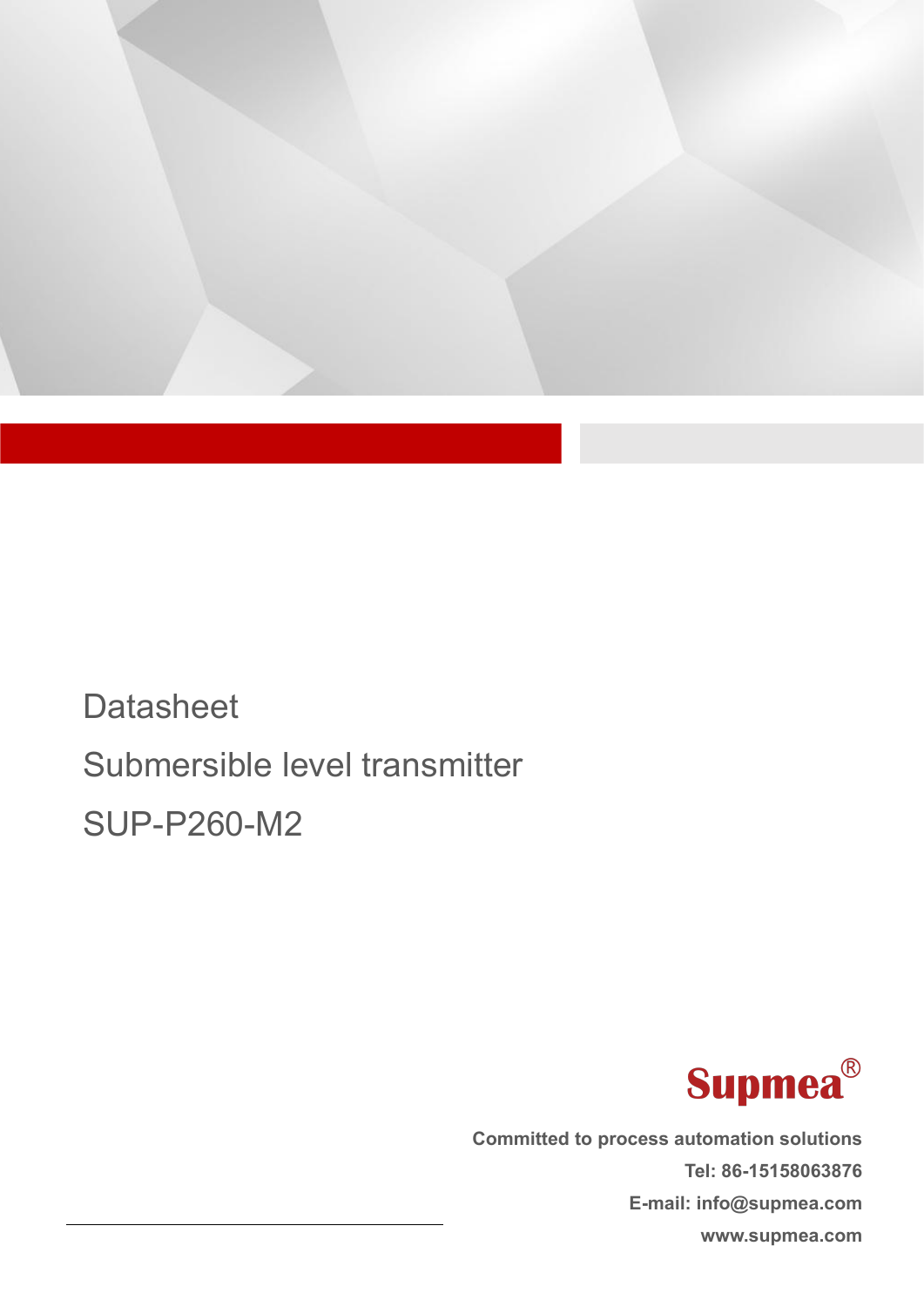

### **Datasheet**

The submersible Level Transmitter is designed for difficult level sensing applications where sludge, slurry, or turbulence may be present. The transmitter provide continuous liquid levelmeasurement by sensing the hydrostatic pressure produced by the height of liquid above the sensor and providing a 4-20 mA output signal compatible with PLC, panel meter, data logger, and other electronic equipment. The transmitter consists of a sensing element, encased in a 316 SS housing with cage and large diameter 316 SS diaphragm seal. The sensor prevents moisture intrusion, and performance well even when the assembly is buried in a layer of sludge or slurry.

#### **Application**

- **Nastewater**
- Wet Wells
- **Oil tanks**
- **Sumps**
- **Reservoirs**
- Sludge, slurry or turbulence
- Chemical storage tanks
- **Lift station monitoring**
- $\blacksquare$  Liquid level in vented tank
- **Landfill leachate monitoring**
- Dewatering
- Pump control

#### **Features**

- Non-clogging and damage resistant to floating solids
- Durable 316 SS construction for reliable, long life in harsh environments
- 1/2 inch NPT threaded connection, allows the unit to be installed in a pipe/conduit
- Diaphragm is protected from physical damage and turbulence
- Added weight helps hold transmitter in place
- Excellent chemical compatibility for wide application use



#### **Submersible level transmitter**

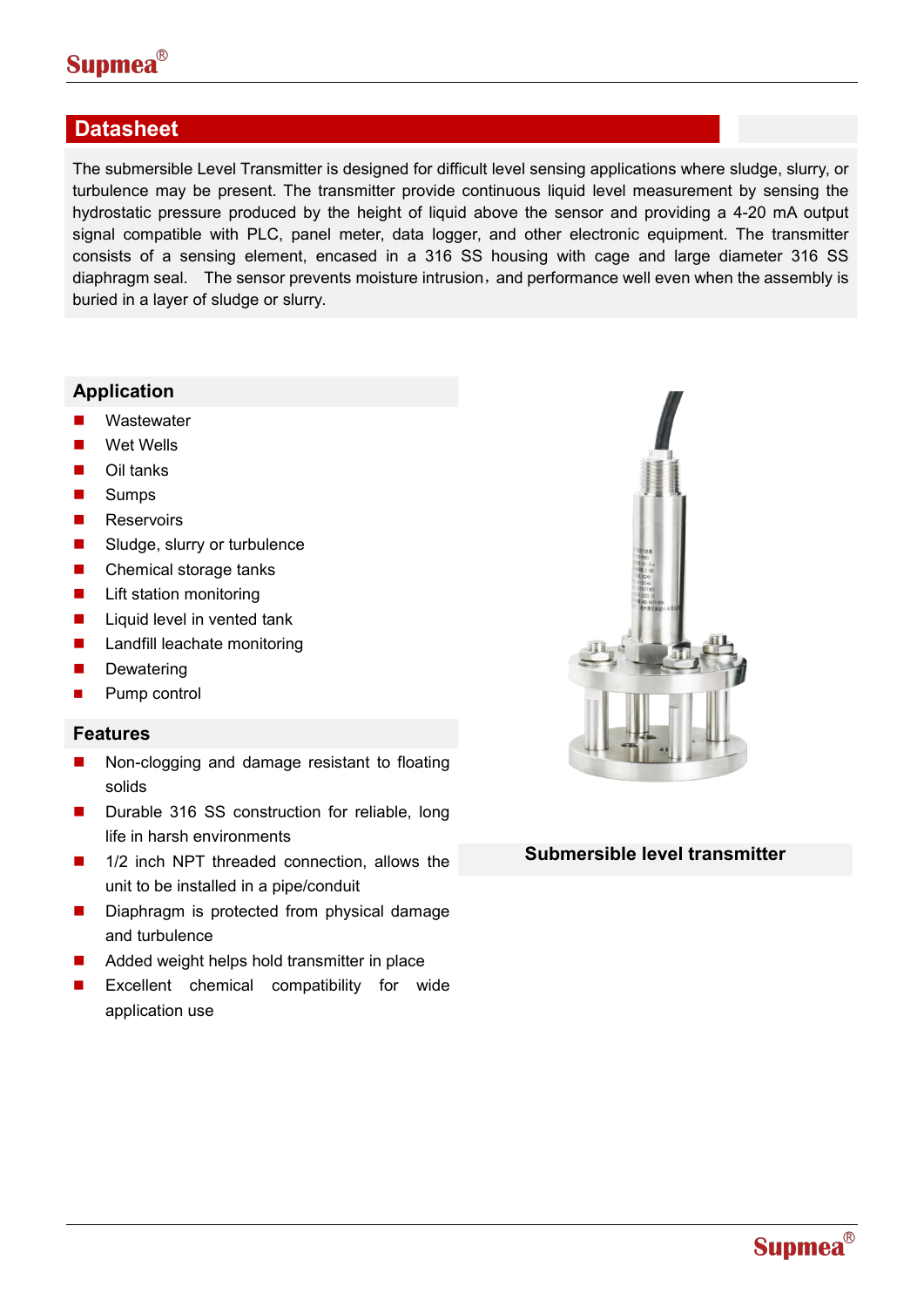

## **Parameter**

| <b>Relative pressure</b> |       |      |      |             |                       |      |      |              |      |
|--------------------------|-------|------|------|-------------|-----------------------|------|------|--------------|------|
| bar                      | 00.25 | 00.4 | 00.6 | 01          | 01.6                  | 02.5 | 04   | 06           | 010  |
| mH2O                     | 02.5  | 04   | 06   | $010$ $016$ |                       | 025  | 0…40 | $060$ $0100$ |      |
| psi                      | 03.6  | 05.8 | 07.8 |             | 014.5   023.2   036.2 |      | 058  | 087          | 0145 |

The given measuring ranges are also available in mbar, kPa and MPa.

| <b>Medium</b>          | <b>Compatible liquids</b>                                       |
|------------------------|-----------------------------------------------------------------|
| Measure range          | 0m-0.5m-100m                                                    |
| Overload pressure      | ≤200%FS                                                         |
| Pressure type          | G (surface pressure)                                            |
| Accuracy               | 0.5%                                                            |
| <b>Stability</b>       | ±0.2%FS/Year                                                    |
| Zero temperature drift | ±0.03%FS/°C                                                     |
| Sensitivity drift      | ±0.03%FS/°C                                                     |
| Temp compensation      | $0^{\circ}$ C-50 $^{\circ}$ C, -10 $^{\circ}$ C-60 $^{\circ}$ C |
| Medium temperature     | $-30^{\circ}$ C-65 $^{\circ}$ C                                 |
| Power supply           | 12VDC-30VDC                                                     |
| Signal output          | 4mA-20mA,0V-5V(Customized)                                      |
| <b>Load Resistance</b> | Current type: $\leq$ (U-12) /0.02( $\Omega$ )                   |
| Ingress protection     | <b>IP68</b>                                                     |

| <b>Electrical connection</b> |                |                 |                |                 |    |    |    |    |    |    |    |    |     |
|------------------------------|----------------|-----------------|----------------|-----------------|----|----|----|----|----|----|----|----|-----|
| Cable lengths                |                |                 |                |                 |    |    |    |    |    |    |    |    |     |
| Meter (m)                    | 1.5            | 3 <sup>7</sup>  | 5 <sup>5</sup> | 10 <sup>°</sup> | 15 | 20 | 25 | 30 | 40 | 50 | 60 | 80 | 100 |
| Feet (ft)                    | $\overline{5}$ | 10 <sup>°</sup> | 20             | 30              | 40 | 50 |    |    |    |    |    |    |     |

Other cable lengths on request

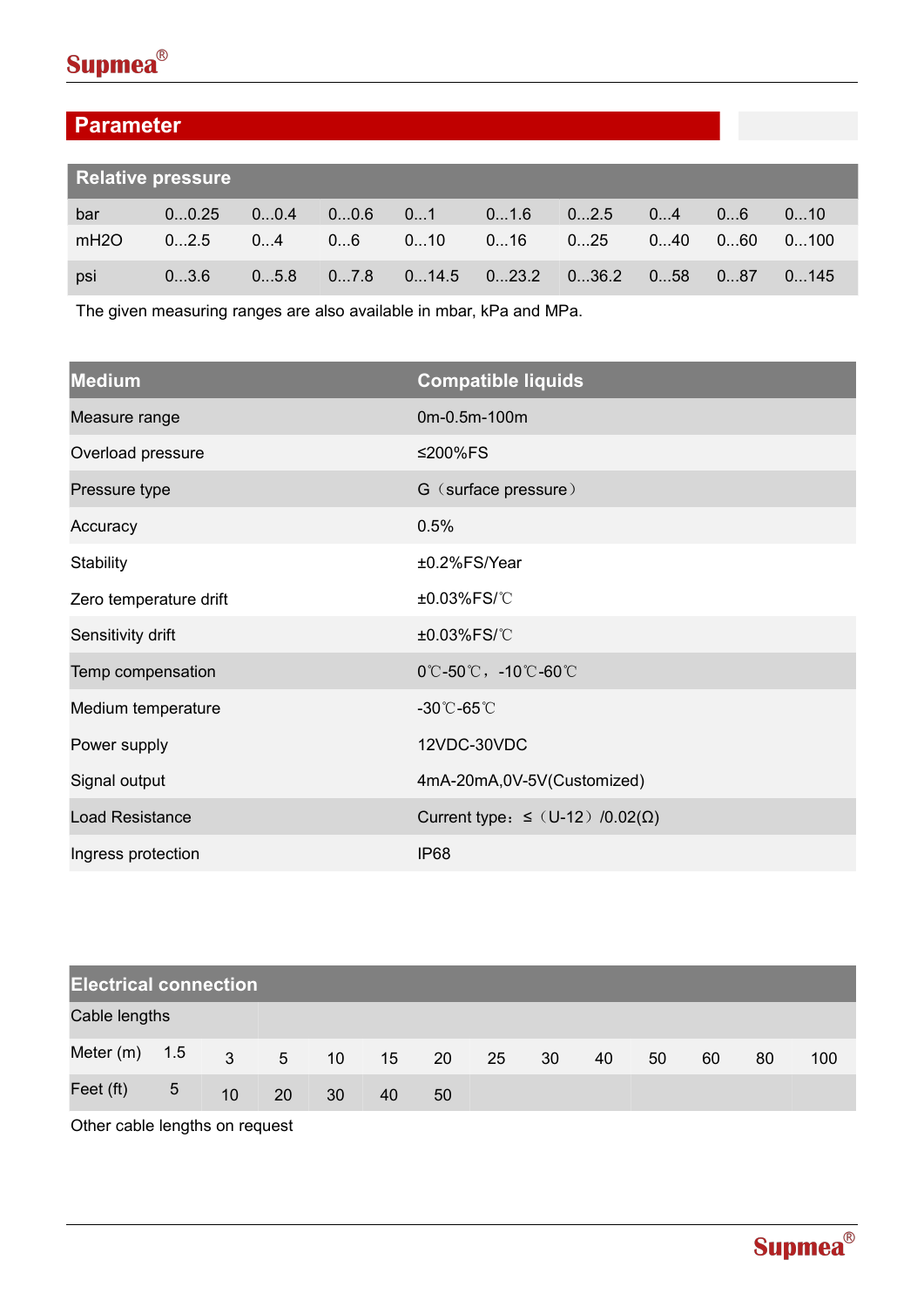

### **Wiring diagrams**



### **Dimension**